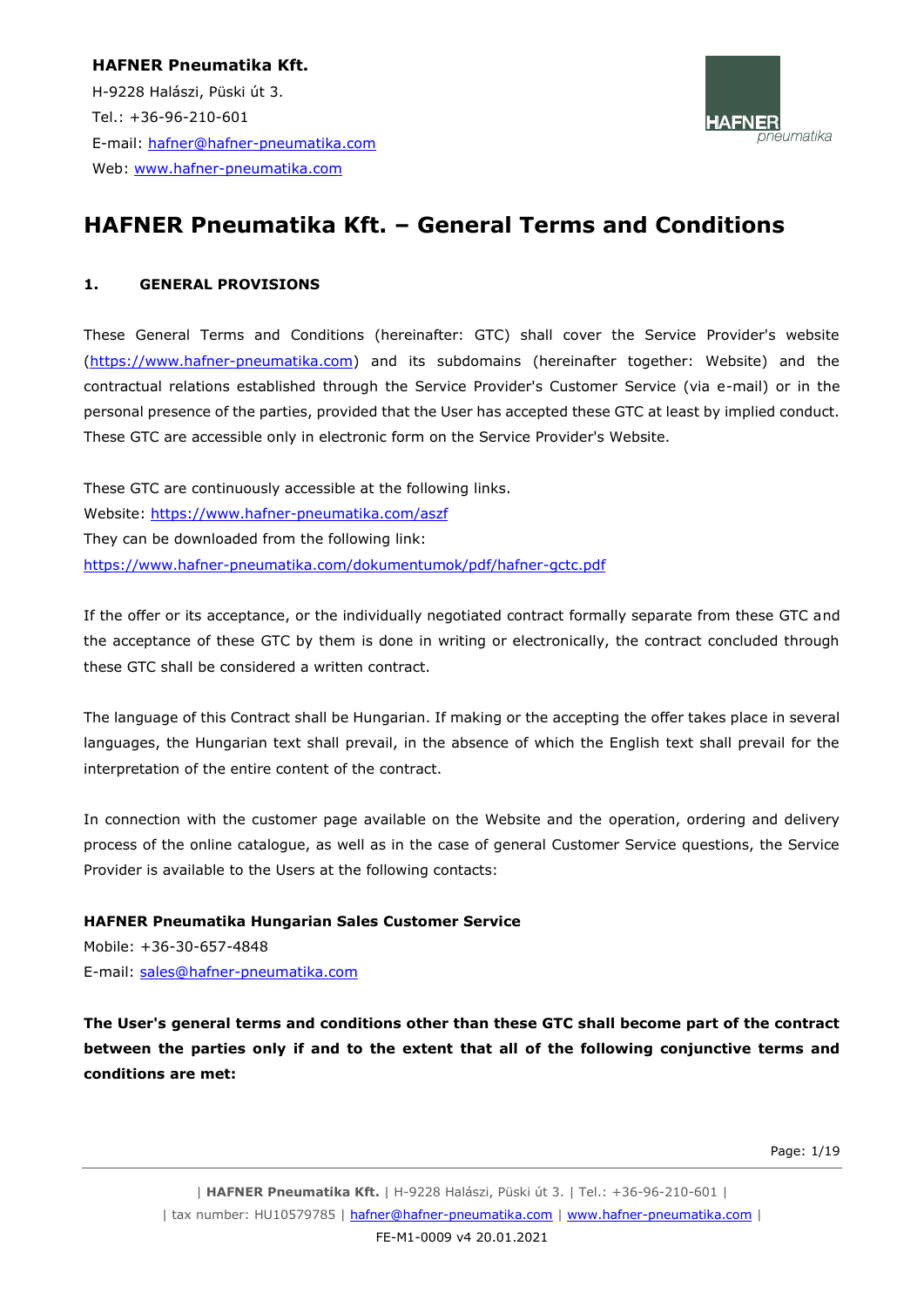H-9228 Halászi, Püski út 3. Tel.: +36-96-210-601 E-mail: [hafner@hafner-pneumatika.com](mailto:hafner@hafner-pneumatika.com) Web: [www.hafner-pneumatika.com](http://www.hafner-pneumatika.com/)



- the User has clearly stipulated his own GTC during the making or acceptance of the offer **and made them available to the Service Provider in advance, and**
- **the User's GTC do not contain any deviation from these GTC or the individually agreed contract content in a material matter (meaning, in particular, the method, place, time of performance, rules on the delay by either party, rules on the liability of either party, applicable law and jurisdiction/competent court, including the case if the User's GTC contains a material provision that is not part of the Service Provider's GTC at all.)**
- if the User's own GTC do not contain a provision, according to which the User's GTC must **be applied exclusively in the event of a content discrepancy between the User's and Service Provider's GTC.**

The User accepts the General Terms and Conditions of the Service Provider by registering via the online system or, in the absence thereof, by sending a statement for ordering a product or service, at least by implied conduct. If an order for a service is not made through the Service Provider's online system, but the order is made with respect to or with reference to the Service Provider's previous offer and the Service Provider's offer included access to the Service Provider's GTC, then the submission of the order qualifies as acceptance by at least implied conduct, even if the order did not contain an express reference to that effect.

# **2. PARTICULARS OF THE SERVICE PROVIDER:**

Name of Service Provider: HAFNER Pneumatika Termékgyártó, Kereskedő és Szolgáltató Korlátolt Felelősségű Társaság (HAFNER Pneumatika Product Manufacturer, Trader and Service Limited Liability Company) Short name: HAFNER Pneumatika Kft.

Registered address of the Service Provider: H-9228 Halászi, Püski út 3.

Contact details of the Service Provider, e-mail address regularly used for contacting the Users of its services:

[sales@hafner-pneumatika.com](mailto:sales@hafner-pneumatika.com)

Company registration number: 08-09-002042 Tax number: HU10579785 Name of the registering authority: Győr Regional Court as court of registration Phone number: +36-96-210-601

#### **3. DEFINITIONS**

**User**: shall mean any natural or legal person who has contacted the Service Provider based on a request for a quote or professional information, an order for a product or service, or a request from the Service

Page: 2/19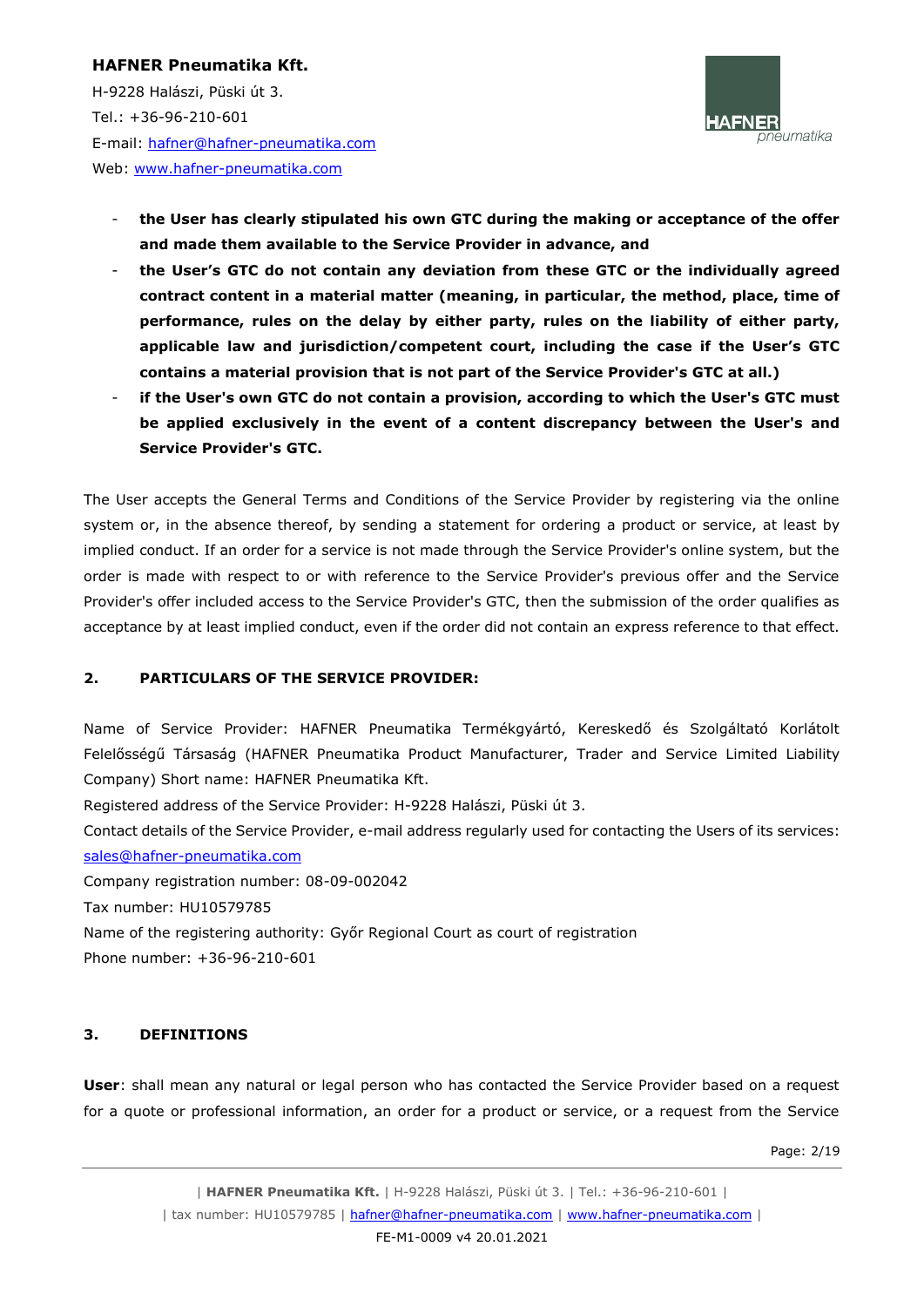H-9228 Halászi, Püski út 3. Tel.: +36-96-210-601 E-mail: [hafner@hafner-pneumatika.com](mailto:hafner@hafner-pneumatika.com) Web: [www.hafner-pneumatika.com](http://www.hafner-pneumatika.com/)



Provider. Users who register on the customer page available on the Website or subscribe to any newsletter or training list via the Service Provider's online system shall also be considered Users.

**Service Provider**: shall mean the legal entity that performs sales through Customer Service and ecommerce service (online catalogue and customer site operation) that provides these services for the purpose of selling a product or service.

**Online catalogue**: A catalogue containing the products sold by the Service Provider and their descriptions, as available on the Service Provider's Website.

# **4. PRICES AND PRODUCTS**

**4.1** The products displayed in the online catalogue can be ordered on the online customer page or at the Customer Service via e-mail.

**4.2** The prices shown next to the products in the online catalogue are net prices; that is, exclusive of VAT. However, when summarising the order and on the order confirmation made in the official PDF format, the Service Provider shall indicate the rate of value added tax and the total gross price according to current legislation.

**4.3** The Service Provider reserves the right to change the price; this shall not apply to orders already placed.

**4.4** Goods and services are considered divisible in all cases if each ordered good or service has a separate article number or can be ordered separately. Partial invoicing based on eventual partial performance shall be allowed for the Service Provider.

**4.5** The payment terms, payment method and payment deadline are displayed in the payment interface of the Website, as well as in the actual order confirmation and the invoice.

**4.6** In the event of late payment, the Service Provider reserves the right to charge default interest in accordance with the applicable legislation and to take appropriate legal steps to recover its receivables (especially and if statutory conditions are met: initiating payment order procedure or litigation, initiating liquidation proceedings). In the case of a contract between enterprises, the rate of default interest - unless the parties otherwise agree - shall be the Hungarian central bank base rate valid on the first day of the calendar half-year affected by the delay, increased by eight percentage points. This shall be applied to the

Page: 3/19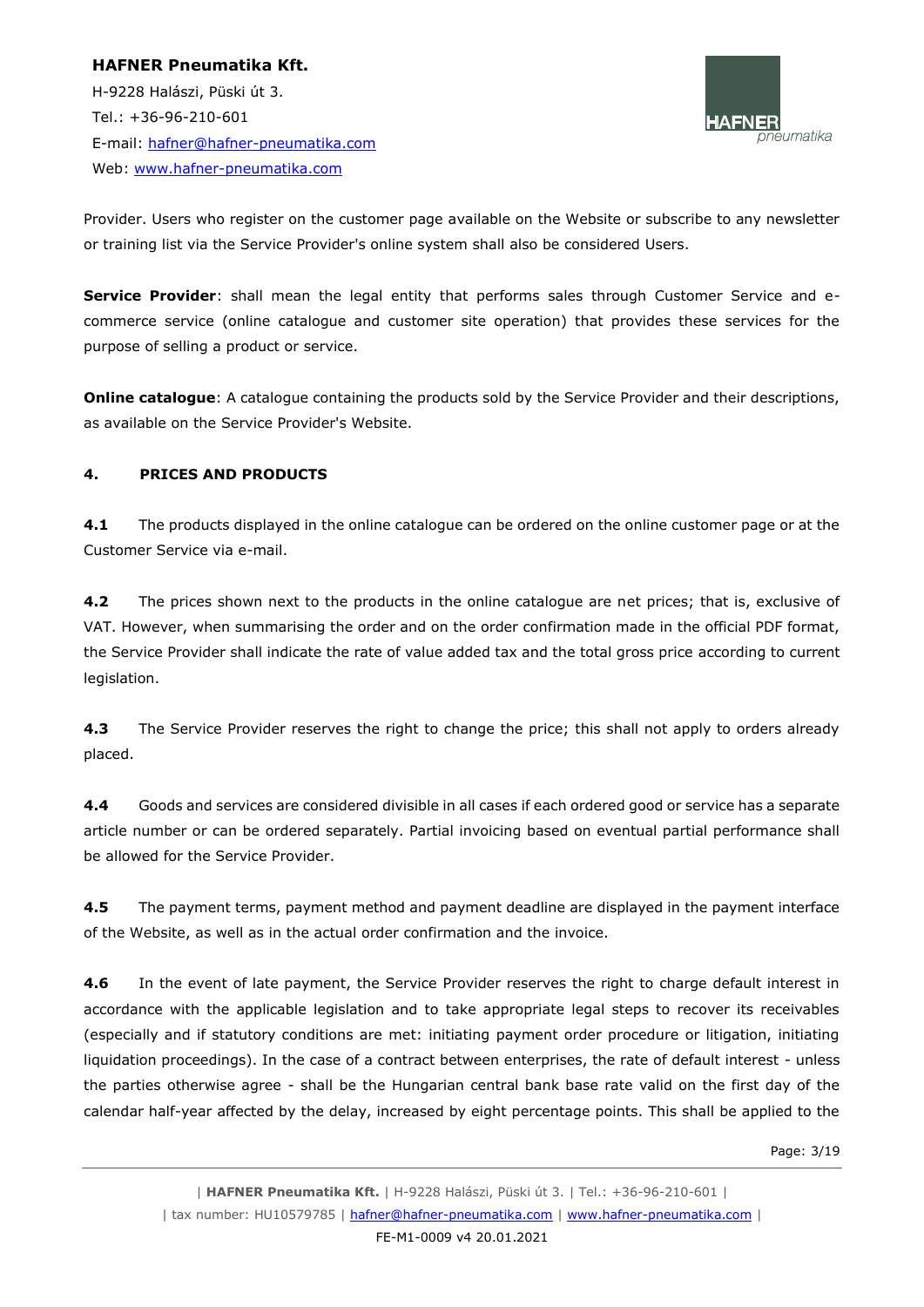H-9228 Halászi, Püski út 3. Tel.: +36-96-210-601 E-mail: [hafner@hafner-pneumatika.com](mailto:hafner@hafner-pneumatika.com) Web: [www.hafner-pneumatika.com](http://www.hafner-pneumatika.com/)



entire calendar semester, and then in the event of a new calendar semester, the Hungarian central bank interest rate valid on the first day plus 8%. The Service Provider shall also be entitled to claim a lump-sum collection cost in accordance with Hungarian Act IX of 2016.

**4.7** Withholding of any payment obligation or set-off of any counterclaims by the User shall only be possible following prior consultation with and consent from the Service Provider.

**4.8** In the online catalogue available on the Website, the Service Provider indicates in detail the name and description of the product, and displays a photo of the product. The images displayed on the product data sheet may differ from the actual ones and may be included as illustrations only. The Service Provider shall not be responsible for any difference due to the image appearing in the online catalogue and the actual appearance of the product.

**4.9** If a special price is introduced, the Service Provider shall fully inform the Users about the special offer and its exact duration.

# **5. ORDER PROCEDURE**

**5.1 Orders placed directly through Customer Service,** in the interest of ensuring flexible administration, shall take place in a mutually agreed or established way via e-mail between the User and the Service Provider, taking the principles of business ethics into account.

# **5.2 Steps in the online ordering process:**

- **a)** After completing the registration process, the User shall log in to his personal customer page available on the Website.
- **b)** The User shall set the number of products to be purchased.
- **c)** The User shall add the selected products to the cart, which can be viewed at any time by clicking on the "cart" icon.
- **d)** If the User wants to add another product to the cart, he shall select the "continue shopping" button. If you do not want to buy another product, check the number of products you want to buy; you can change the number of items in the cart if necessary. You can delete items in the cart or the entire contents by clicking on the "delete - X" icon.

**5.3** The Service Provider reserves the right to invoice the User for the costs of packaging and delivery, which is included in the order interface of the Website, the order confirmation and the invoice.

Page: 4/19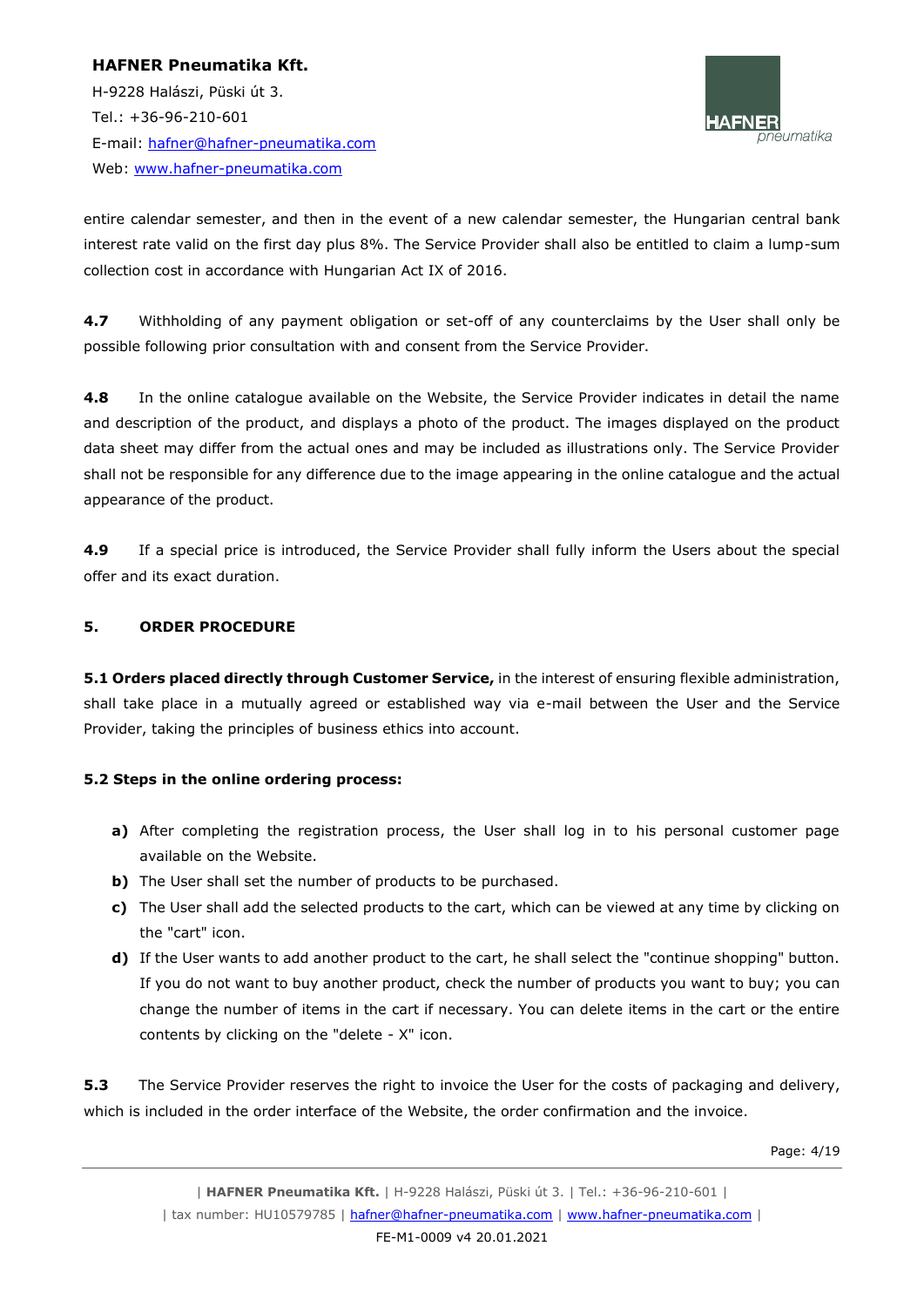H-9228 Halászi, Püski út 3. Tel.: +36-96-210-601 E-mail: [hafner@hafner-pneumatika.com](mailto:hafner@hafner-pneumatika.com) Web: [www.hafner-pneumatika.com](http://www.hafner-pneumatika.com/)



In the case of online orders, the shipping cost shall be displayed on the Website; in other cases, the shipping cost shall be displayed in the offer by the Service Provider.

Additional terms and conditions for shipping costs are available at the following link: [https://www.hafner-pneumatika.com/dokumentumok/pdf/HAFNER\\_Pneumatika-shipping\\_costs.pdf](https://www.hafner-pneumatika.com/dokumentumok/pdf/HAFNER_Pneumatika-shipping_costs.pdf)

**5.4** If there is an error or deficiency in the products or prices in the online catalogue, the Service Provider reserves the right to make corrections. In such a case, the Service Provider shall inform the User of the new data immediately after recognising or correcting the error. The User may then re-confirm the order or request a new quote, or it is possible for either party to withdraw from the contract without giving reasons.

**5.5** After entering the registration data, the User selects the type of project, which can be a request for a quote or an order.

**5.6** By clicking the submit project button, the User can submit his order or request for a quote, but before that he can check the entered data again, and submit a comment with his order/request for quote, or indicate any other wishes related to the order to the Service Provider via e-mail.

**5.7** In order to correct data entry errors, the User can always return to the previous step, where he can correct the entered data, before completing the order/request for quote process.

**5.8** The User will receive a confirmation e-mail after submitting the order. If this confirmation is not received by the User within the expected time limit, depending on the nature of the service, but no later than within 48 hours from the submission of the User's order, the User shall be released from the binding effect of the offer or the contractual obligation. The order and its confirmation shall be deemed to have been received by the Service Provider or the User when it becomes available to him. The Service Provider excludes its liability for the confirmation if the confirmation does not arrive on time because the User provided an incorrect e-mail address during registration or is unable to receive a message due to a stack in the storage space belonging to his account.

**5.9** If a request for a quote is chosen, the Service Provider makes an offer to the User, so the contract is concluded when the User makes a statement of acceptance for the offer given by the Service Provider.

Page: 5/19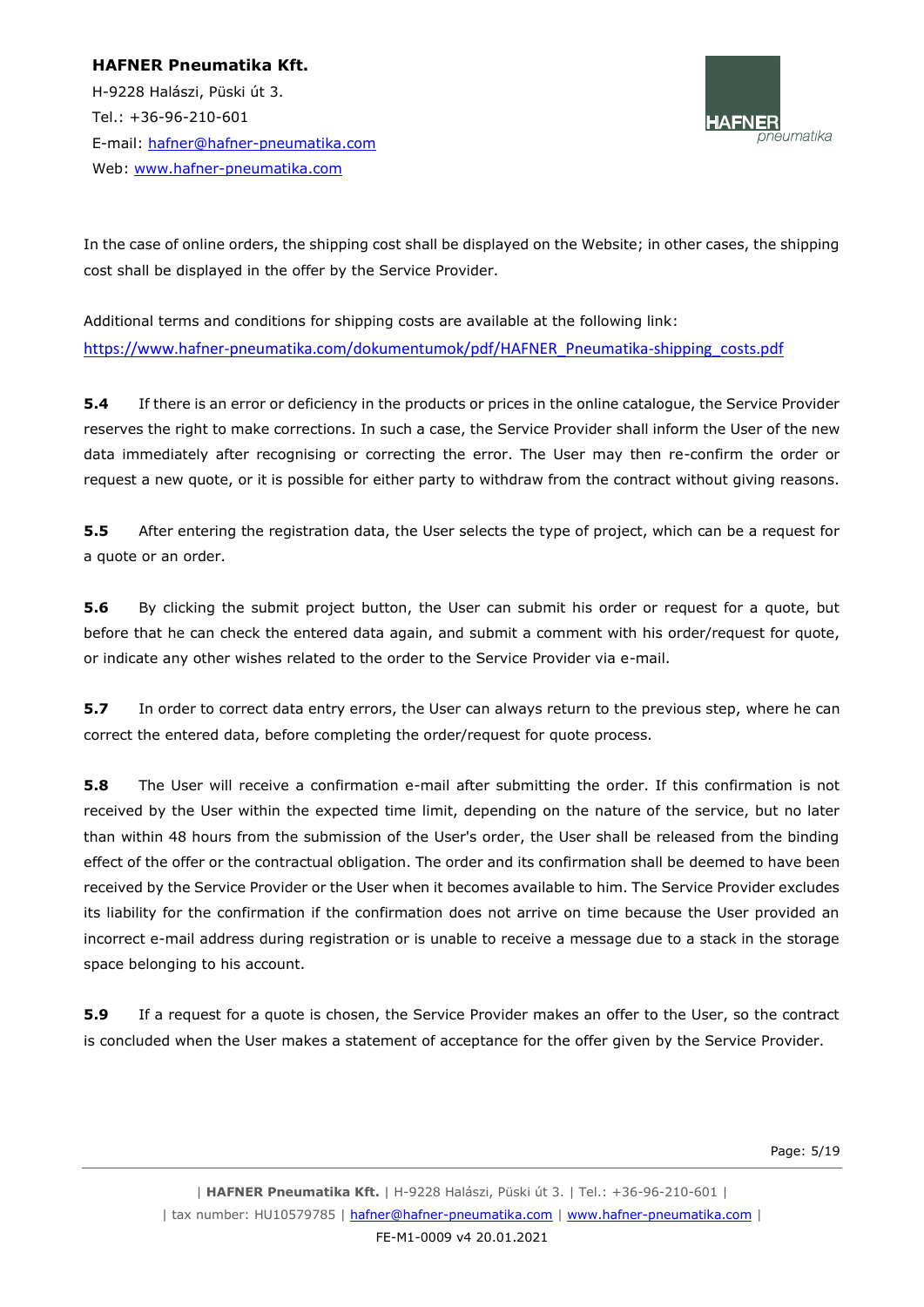**HAFNER Pneumatika Kft.** H-9228 Halászi, Püski út 3. Tel.: +36-96-210-601 E-mail: [hafner@hafner-pneumatika.com](mailto:hafner@hafner-pneumatika.com) Web: [www.hafner-pneumatika.com](http://www.hafner-pneumatika.com/)



#### **6. PROCESSING AND PERFORMANCE OF ORDERS/REQUESTS FOR QUOTES**

**6.1** Orders/requests for quotes (hereinafter jointly: user statements) shall be processed during the business hours published on the Website's Contacts menu item. User statements may be submitted outside the business hours indicated above, but in this case the statement will be processed on the working day following the submission. In all cases, the Service Provider's Customer Service shall confirm electronically when it can fulfil the order/request for a quote. If necessary, the Customer Service will initiate a telephone consultation with the Customer.

**6.2** The delivery deadline depends on the nature of the products ordered and the production time required. The date of dispatch of the package shall be displayed in the order confirmation. The service provider typically delivers the products stored in its own warehouse the next working day. Delivery times may typically be 1 to 15 days (depending on the nature of the product).

**6.3** The delivery deadline shall be 60 days, unless the Service Provider has not specified a different deadline in the individual offer or on the ordering interface of the Website.

**6.4** The Service Provider shall not be liable for any change in the ordered product, any related technical specifications, descriptions, or suppliers without prior notice for reasons beyond its control. The Service Provider reserves the right to reject already confirmed orders in part or in full.

**6.5** The final amount to be paid as the consideration for the service, the summary of the order, shall be displayed in detail in the order confirmation. The delivery document, which is an invoice or delivery note, shall be included in the package.

**6.6** The User shall be required to inspect the package upon receipt in the presence of the courier and to request a report in the event of any damage to the products or the packaging. In the event of damage, he is not obliged to receive the package. Subsequent complaints without a report will not be accepted by the Service Provider. The extension of the extension of the extension of the extension of the extension of the extension of the extension of the extension of the extension of the extension of the extension of the extension of

The packages will be delivered on working days between 8 am and 5 pm.

#### **7. SPECIAL PROVISIONS FOR USERS QUALIFYING AS CONSUMERS**

Page: 6/19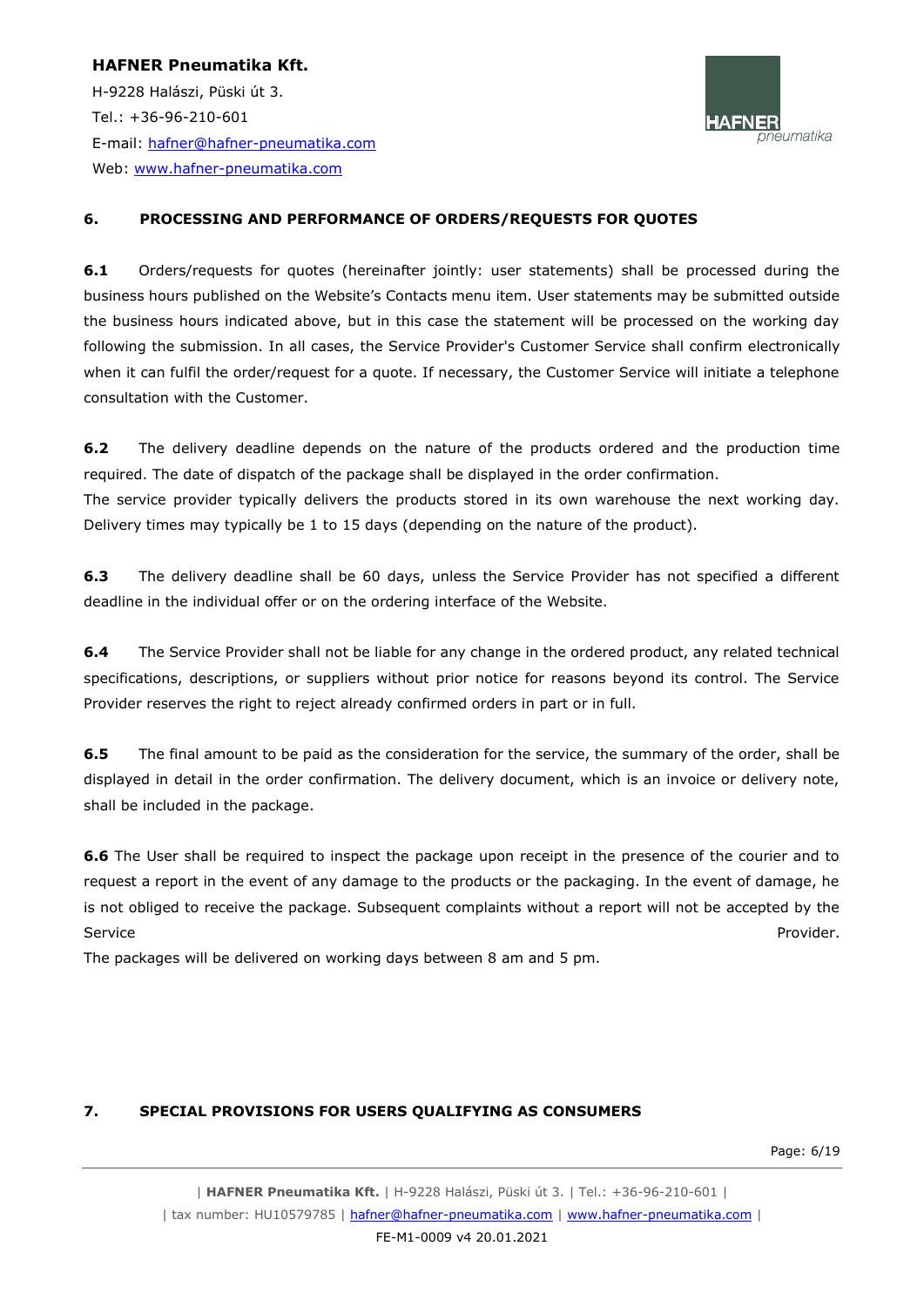H-9228 Halászi, Püski út 3. Tel.: +36-96-210-601 E-mail: [hafner@hafner-pneumatika.com](mailto:hafner@hafner-pneumatika.com) Web: [www.hafner-pneumatika.com](http://www.hafner-pneumatika.com/)



**7.1** The User may qualify as a Consumer according to Section 8 (1) (3) of Act V of 2013 on the Hungarian Civil Code (hereinafter: the Civil Code); that is, if he is a natural person acting outside his profession, independent occupation or business activity. The provisions of the subsections of Section 7 shall only apply to the User if he qualifies as a Consumer in accordance with the above. If the User designates a legal entity in the billing data or he is a legal entity, he cannot be considered a Consumer, as he concluded the legal transaction in the interest of or on behalf of a company. Any User who qualifies as a Consumer may only order a product and its delivery on the Website.

**7.2** In the case of a User who qualifies as a Consumer, Sections 4.7, 4.8, 6.4, 6.6, 10.7, 12.6. and all the provisions of Section 8 of these GTC shall not be applicable; instead of them, the provisions of the Civil Code shall apply.

**7.3** In the case of distance contracts for pre-contractual information to Consumers:

- a) the Consumer can find out about the essential features of the product sold on the ordering interface of the Website and in the order confirmation;
- b) the name of the Service Provider is included in these GTC;
- c) the postal address, telephone number and e-mail address of the Service Provider's registered office are included in these GTC;
- d) The place of business of the Service Provider is the same as the address of its registered office;
- e) the consideration for the product under the contract is determined in accordance with Section 4 of these GTC and the Consumer receives detailed information about it during the placing of the order on the Website before placing the order;
- f) The Consumer can find out about the conditions of performance, payment, shipping and the deadline for performance on the ordering interface of the Website and in Section 4 of these GTC. The method of complaint handling and out-of-court dispute resolution, as well as the possibility of recourse to the conciliation body, are included in Section 9 of these GTC and its sub-clauses;
- g) information on the right of withdrawal applicable to distance contracts, the manner in which it is exercised and its consequences, and the model withdrawal statement is provided to the Consumer by means of Sections 7.4 to 7.5 of these GTC;
- h) Information on the warranty for material defects and product warranty, as well as the guarantee are set out in Section 7.6 of these GTC;
- i) the Service Provider has not availed of a code of conduct in accordance with the Act on the Prohibition of Unfair Commercial Practices against Consumers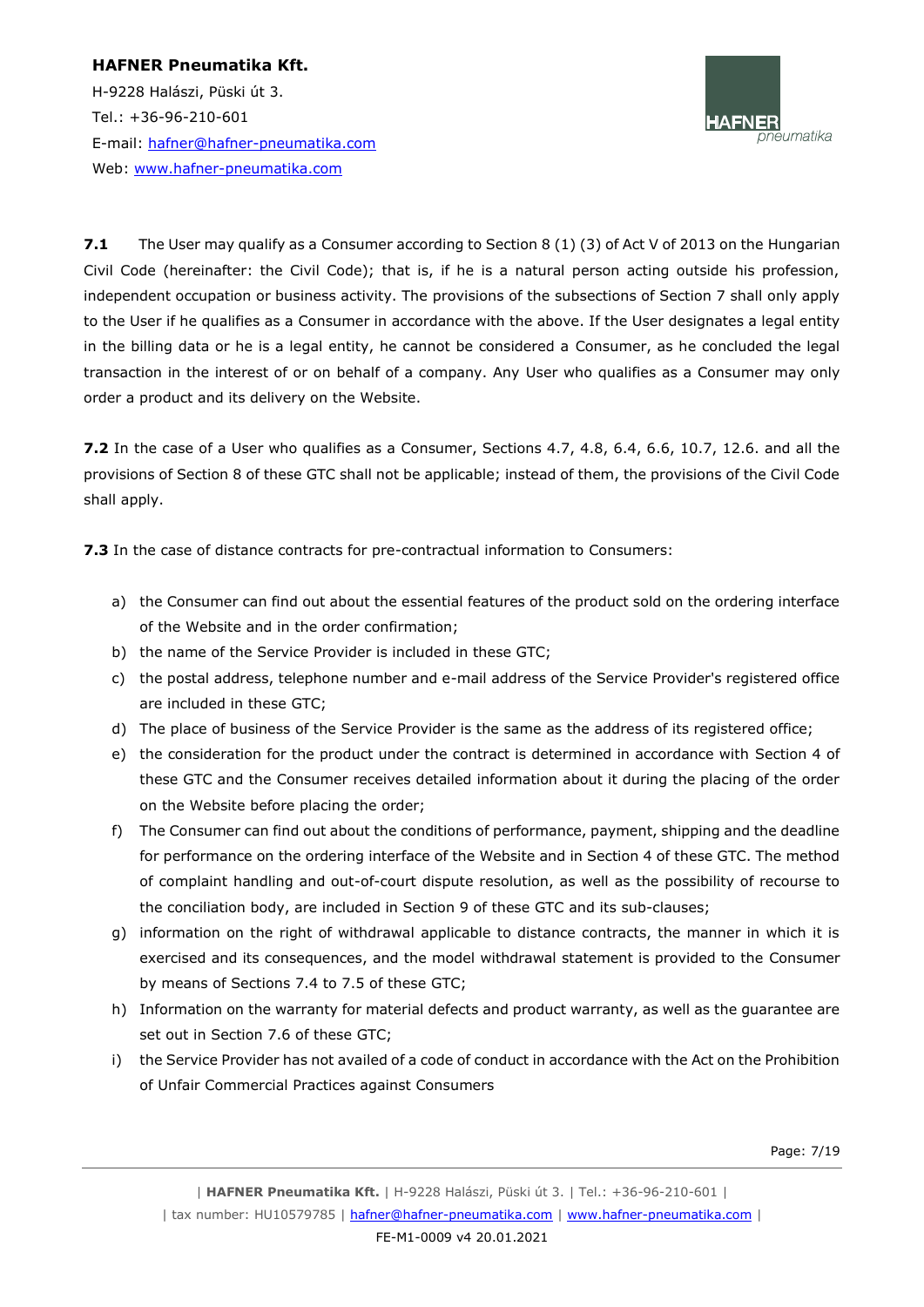H-9228 Halászi, Püski út 3. Tel.: +36-96-210-601 E-mail: [hafner@hafner-pneumatika.com](mailto:hafner@hafner-pneumatika.com) Web: [www.hafner-pneumatika.com](http://www.hafner-pneumatika.com/)



**7.4** Directive 2011/83/EU of the European Parliament and of the Council of 25 October 2011 on Consumer rights, and Decree 45/2014 (II.26.) of the Hungarian Government on the detailed rules for consumerbusiness contracts, according to which the User qualifying as a consume, may withdraw from the contract and return the ordered product without giving reasons within 14 days from the receipt of the ordered product in the case of a distance contract. The model statement set out below may also be used for withdrawal.

The modal withdrawal statement can be downloaded from the following link: <https://www.hafner-pneumatika.com/dokumentumok/pdf/hafner-statement-of-withdrawal>

The text of the model withdrawal statement is also available through these GTC as follows:

*---*

# *STATEMENT OF WITHDRAWAL*

*If you intend to withdraw from the supply contract, please complete and return it to us. The right of withdrawal does not apply to businesses, i.e. a person acting in the course of his profession, self-employment or business. Further details: https://www.hafner-pneumatika.com/aszf* 

*To the attention of: HAFNER Pneumatika Kft. | H-9228 Halászi, Püski út 3. | Tel.: +421-951-100-495 | E-mail: [sales@hafner-pneumatika.com](mailto:sales@hafner-pneumatika.com)*

*I*, the undersigned, declare that I exercise my right of withdrawal in respect of the contract for the sale of the *following product(s): Date of conclusion of contract / order / date of receipt: Name of the Consumer: Address of the Consumer: Date:* 

*Customer signature (for hard copy statements only):*

---

Page: 8/19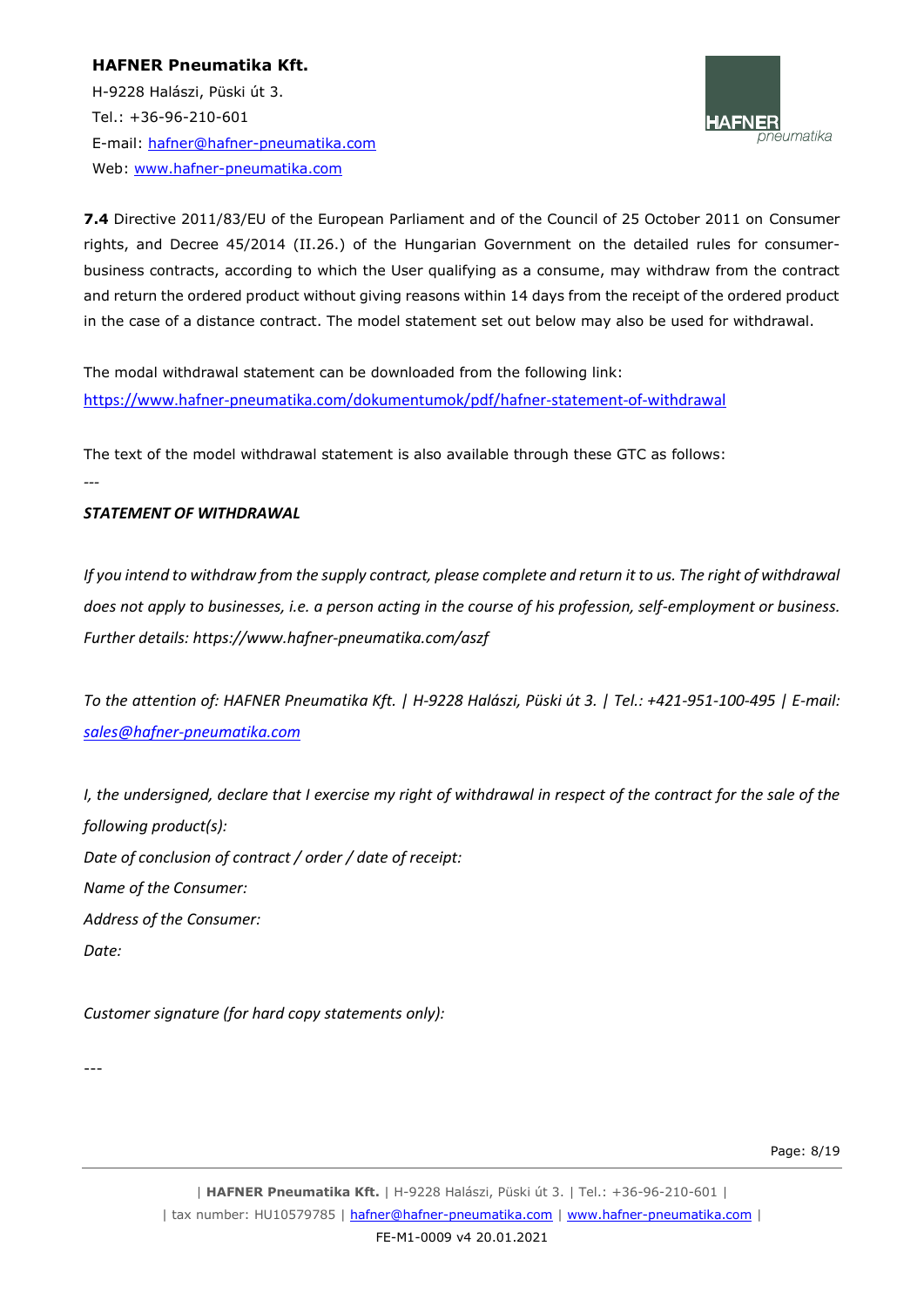H-9228 Halászi, Püski út 3. Tel.: +36-96-210-601 E-mail: [hafner@hafner-pneumatika.com](mailto:hafner@hafner-pneumatika.com) Web: [www.hafner-pneumatika.com](http://www.hafner-pneumatika.com/)



#### **7.5 Information on withdrawal**

#### **7.5.1 Right of withdrawal**

You have the right to withdraw from this contract without giving any reason within 14 days.

#### **7.5.2 The withdrawal period**

(a) in the case of a contract for the sale of a product: "it expires 14 days after the date on which you or a third party other than the carrier designated by you takes over the product.";

(b) when supplying several products: "it expires 14 days after the date on which you or a third party other than the carrier designated by you takes over the last product.";

(c) when supplying a product consisting of several lots or pieces: "on which you or a third party other than the carrier designated by you takes over the last lot or piece."

If you wish to exercise your right of withdrawal/termination, you must send a clear statement of your intention to withdraw/terminate (for example, via post or electronic mail) to the following address:

#### *HAFNER Pneumatika Hungarian Sales Customer Service*

*E-mail: [sales@hafner-pneumatika.com](mailto:sales@hafner-pneumatika.com)*

*Registered address of the Service Provider: H-9228 Halászi, Püski út 3.*

For this purpose, you can use the model statement of withdrawal set out in Section 7.3 of these GTC

You exercise your right of withdrawal within the deadline if you send your statement of withdrawal before the expiry of the above-specified deadline.

#### **7.5.3 Legal effects of withdrawal**

If you withdraw from the contract, we shall immediately, but no later than within 14 days from the receipt of the your statement of withdrawal, reimburse all consideration paid by you, including shipping (except for additional costs incurred because you have chosen a mode of shipping different from the cheapest standard mode of shipping offered by us.) During the refund, we shall use the same payment method as the original payment method, unless you expressly consent to the use of another payment method; no additional costs shall be borne by you as a result of the application of this refund method. However, we may withhold the refund until we have received the product back or you have certified that you have returned it: the earlier of the two dates must be taken into account.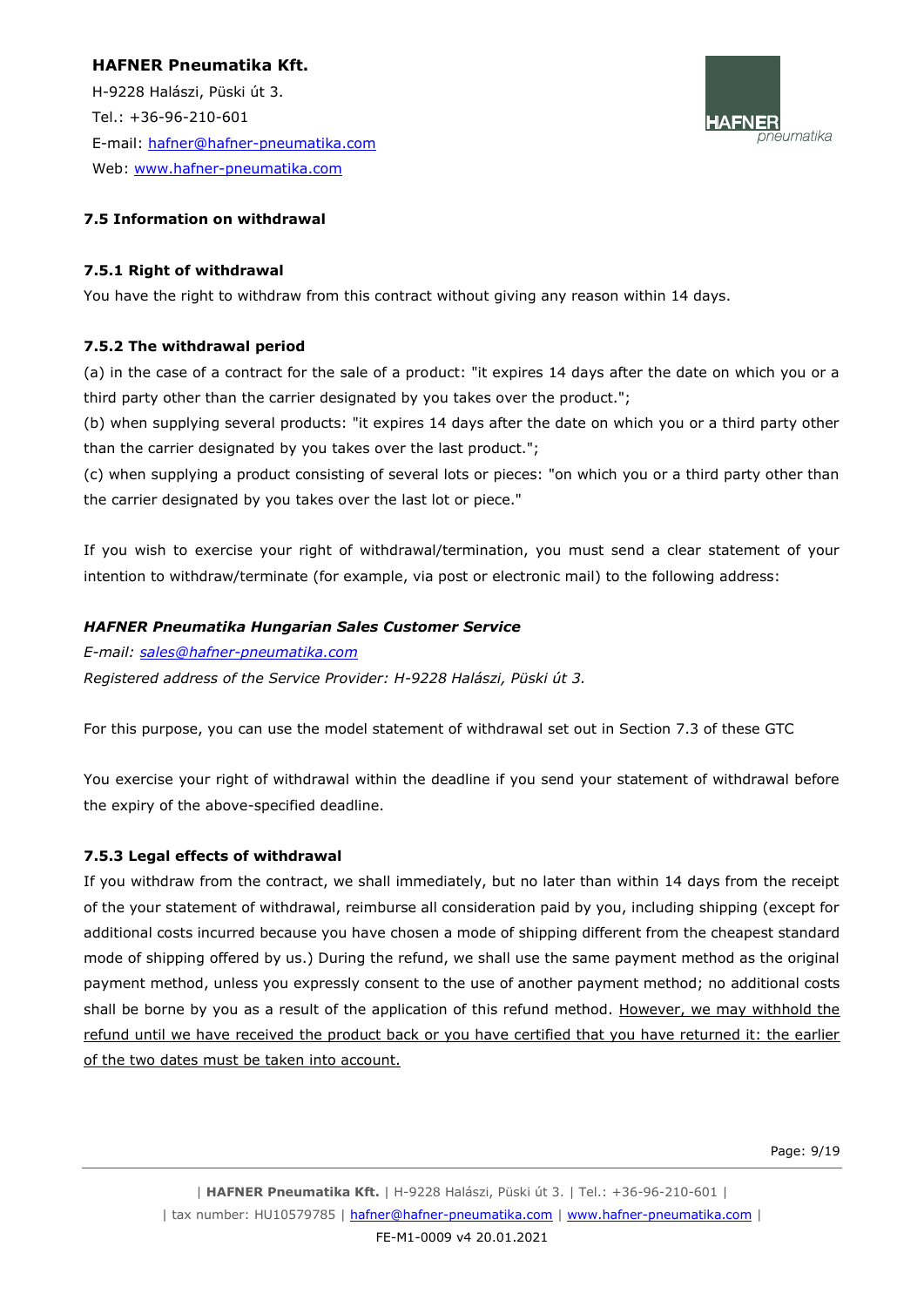H-9228 Halászi, Püski út 3. Tel.: +36-96-210-601 E-mail: [hafner@hafner-pneumatika.com](mailto:hafner@hafner-pneumatika.com) Web: [www.hafner-pneumatika.com](http://www.hafner-pneumatika.com/)



You must return the product to us without undue delay, but no later than 14 days from the date of notification of your withdrawal. This deadline is considered to have been met if you dispatch the product before the 14 day deadline.

You will bear the direct cost of returning the product.

You can only be held liable for any decrease in the value of the product if it has occurred as a result of use in excess of that required to determine the nature, characteristics and functioning of the product.

# **7.5.4 Additional information on the right of withdrawal**

The Consumer shall not be entitled to withdraw in the case of a non-prefabricated product that has been produced on the Consumer's instructions or at his express request, or in the case of a product that has been clearly tailored to the Consumer.

Directive 2011/83/EC of the European Parliament and of the Council is accessible via this link: [https://eur-lex.europa.eu/LexUriServ/LexUriServ.do?uri=OJ:L:2011:304:0064:0088:EN:PDF](http://eur-lex.europa.eu/LexUriServ/LexUriServ.do?uri=OJ:L:2011:304:0064:0088:EN:PDF)

The User may also contact the Service Provider with other complaints at the contact details specified in these GTC.

# **7.6 Guarantee, warranty for defects and product warranty**

#### **7.6.1 Guarantee information**:

*In what cases can you exercise your right under the guarantee?*

The Service Provider waives any guarantee for the products sold by it beyond the statutory guarantee. If the product sold is listed in the Annex to Hungarian Government Decree 151/2003 (IX.22.), the Consumer is entitled to a guarantee against the Service Provider. In this case, from the date of delivery to you, in the case of a sale price reaching HUF 10,000 but not exceeding HUF 100,000, for one year, in the case of a sale price exceeding HUF 100,000 but not exceeding HUF 250,000, for two years, HAFNER Pneumatika Product Manufacturing, Trading and Service Limited Liability Company is obliged to provide a guarantee for three years above the sale price of HUF 250,000.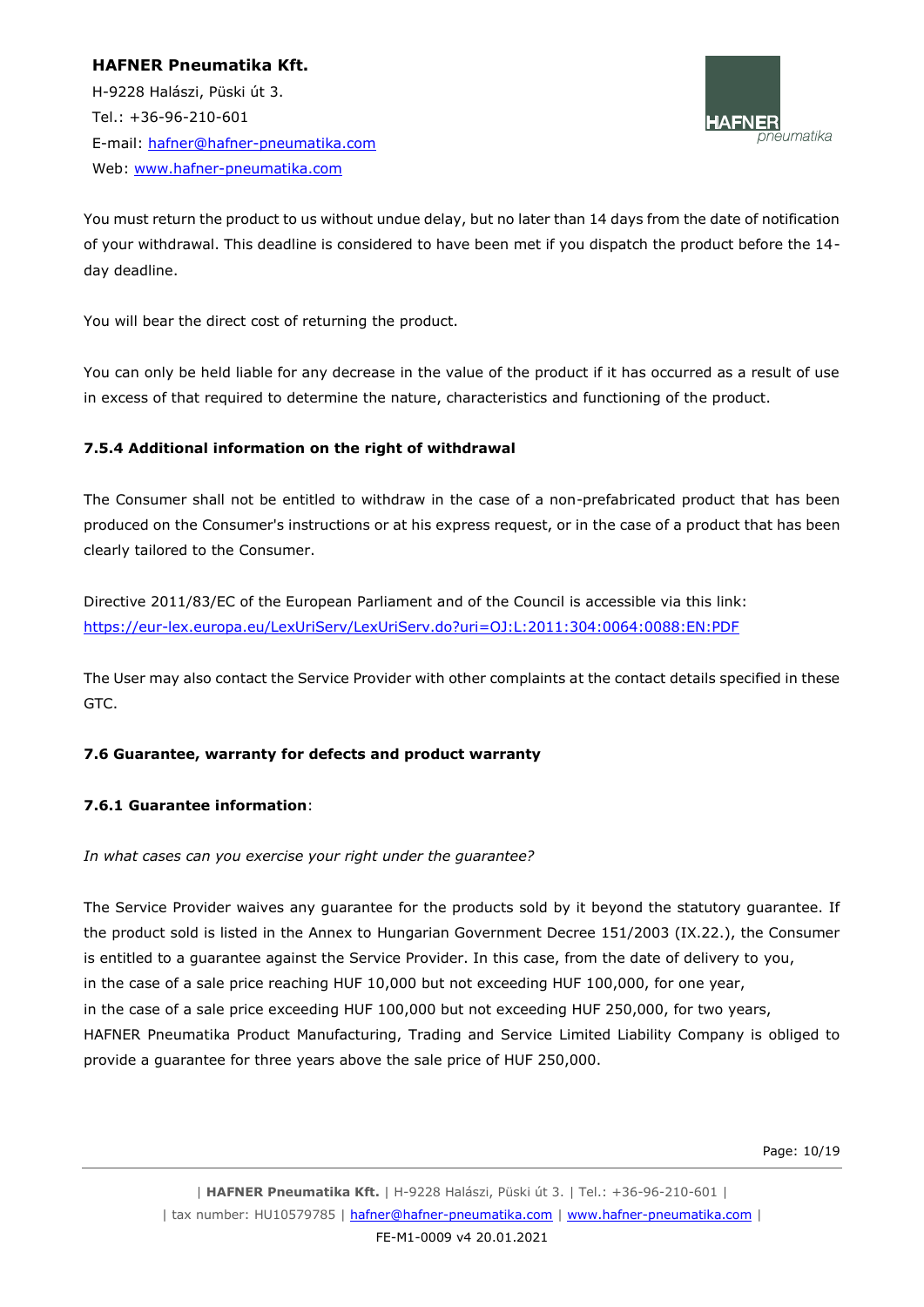H-9228 Halászi, Püski út 3. Tel.: +36-96-210-601 E-mail: [hafner@hafner-pneumatika.com](mailto:hafner@hafner-pneumatika.com) Web: [www.hafner-pneumatika.com](http://www.hafner-pneumatika.com/)



If the commissioning is carried out by HAFNER Pneumatika Product Manufacturing, Trading and Service Limited Liability Company or its agent, the deadline starts on the day of commissioning. If you put the consumer product into operation more than six months after delivery, the starting date of the warranty period is the date of delivery of the consumer product.

#### *What rights do you have under the warranty and within what period?*

You are entitled to the following rights, under Hungarian Government Decree 151/2003 (IX.22.).

- Any guarantee claim may be enforced within the guarantee deadline. Failure to meet this deadline will result in forfeiture; however, if the consumer product is repaired, the warranty period will be extended from the date of delivery for repair with the period during which the Consumer was unable to use the consumer product as intended.
- You can also apply your repair claim directly at our company's headquarters, at any of our sites, branches and at the repair service centre indicated by our company on the guarantee slip. During the repair, only new parts may be installed in the consumer goods.
- If, during the first repair of a consumer product during the warranty period, we determine that the consumer product cannot be repaired, we are obliged to replace the consumer product within eight days, unless otherwise instructed by you. If it is not possible to replace the consumer product, we are obliged to refund you the purchase price indicated on the proof of payment for the consumer goods, on the invoice or receipt issued under the VAT Act, within eight days.
- If, during the warranty period, the consumer product becomes defective again after being repaired three times, unless otherwise instructed by you, and if you do not require a proportionate decrease of the purchase price and do not wish to repair the consumer product or have it repaired at the company's expense then, under Section 6:159 (2) (b) of Act V of 2013 on the Hungarian Civil Code, we are obliged to replace the consumer product within eight days. If it is not possible to replace the consumer product, we are obliged to refund you the purchase price indicated on the proof of payment for the consumer goods, on the invoice or receipt issued under the VAT Act, within eight days.
- If the consumer product is not repaired within thirty days from the date of notification of the repair claim to our company, we are obliged to replace the consumer product within eight days after the thirty-day period has elapsed, unless you instruct us otherwise. If it is not possible to exchange the consumer product, we are obliged to refund you the purchase price indicated on the proof of payment for the consumer goods presented on your invoice or receipt issued under the VAT Act within eight days after the expiry of the thirty day deadline for repair without success.
- We are obliged to repair consumer goods with a fixed connection or heavier than 10 kg, or which cannot be transported as hand luggage on public transport at the place of operation, with the exception of vehicles.

Page: 11/19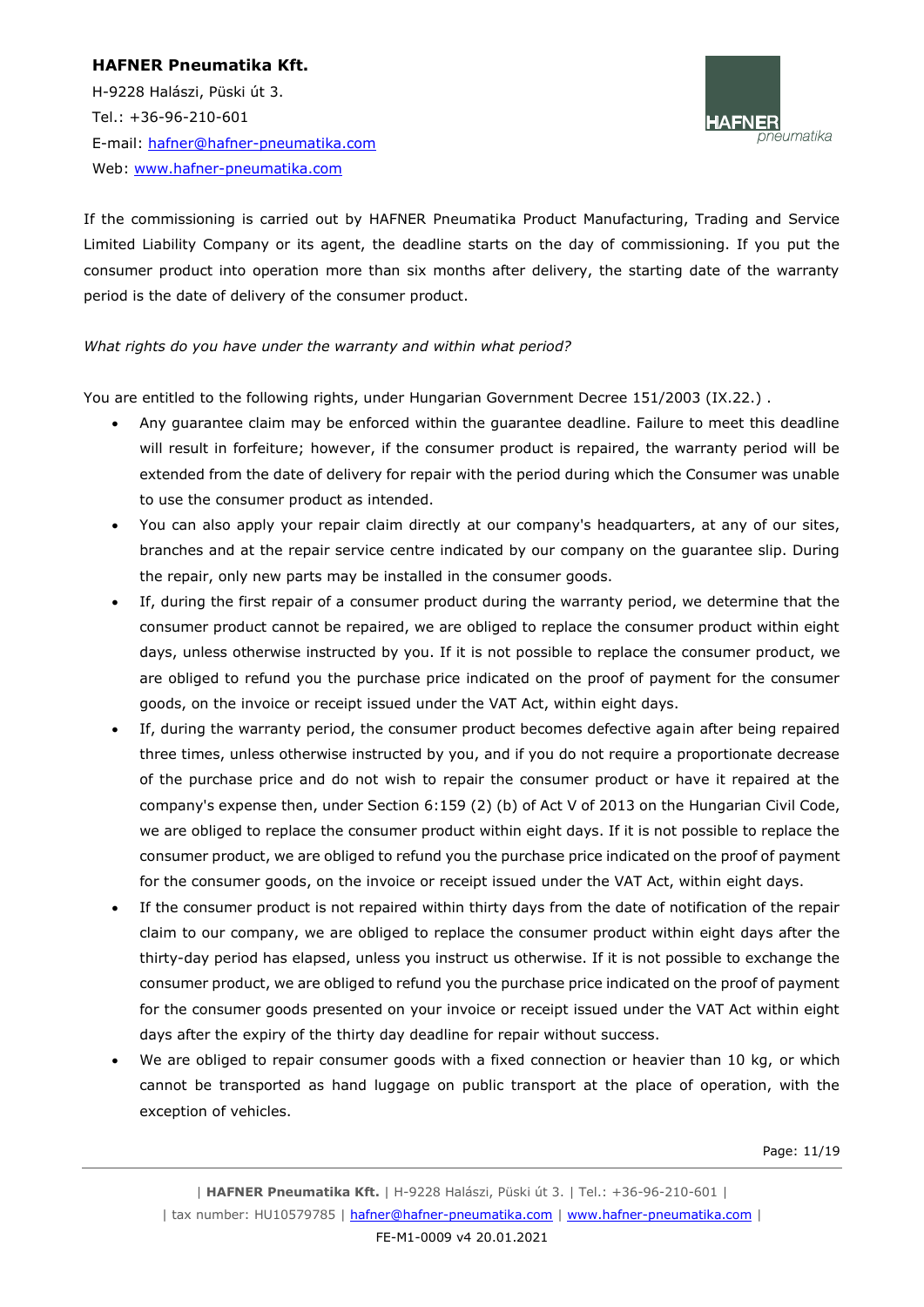H-9228 Halászi, Püski út 3. Tel.: +36-96-210-601 E-mail: [hafner@hafner-pneumatika.com](mailto:hafner@hafner-pneumatika.com) Web: [www.hafner-pneumatika.com](http://www.hafner-pneumatika.com/)



- If the repair cannot be carried out at the place of operation, the dismantling and installation, as well as the removal and return transport, will be provided by our company or, in the case of a repair claim directly enforced at the repair service, by the repair service.
- If you claim a replacement within three working days of the purchase (commissioning) due to a defect in the consumer product, we may not rely on a disproportionate additional cost under Section 6:159 (2) (a) of Act V of 2013 on the Hungarian Civil Code, but shall be obliged to replace the consumer product, provided that the defect prevents its intended use.

HAFNER Pneumatika Product Manufacturing, Trading and Service Limited Liability Company is obliged to hand over a guarantee slip for the products listed in the annex to the abovementioned Government Decree, the exact data content of which is regulated in Section 3 of Hungarian Government Decree 151/2003 (IX.22). (The improper issuing of the guarantee slip or failure to make the guarantee slip available to the Consumer does not affect the validity of the guarantee. In the event of a failure to make the guarantee slip available to the Consumer, the conclusion of the contract shall be deemed proven if the Consumer presents the proof of payment - an invoice or receipt issued on the basis of the Value Added Tax Act. In this case, the rights arising from the guarantee may be enforced by the proof of payment of the consideration.) Our company may also hand over the guarantee slip to you electronically. An invoice sent to you electronically may be accepted as a guarantee slip if its content complies with requirements set out in Hungarian Government Decree 151/2003. (IX.22.) on the guarantee slip. Our company is obliged to hand over the guarantee slip electronically at the latest on the day following the handover or commissioning of the product. If our company does not provide the guarantee slip as an electronic document by direct delivery, but makes it available to you in the form of a download address, we cannot terminate the possibility to download the electronic guarantee slip until the end of the warranty period; we must ensure that the download address is available. Our company is obliged to hand over the guarantee slip electronically at the latest on the day following the handover or commissioning of the product.

#### *When is the business released from its guarantee obligation?*

Our company is released from its guarantee obligation only if we prove that the cause of the defect arose after performance. Please note that you cannot assert a warranty and guarantee claim or a product warranty and guarantee claim at the same time, in parallel, due to the same defect, otherwise you are entitled to the rights arising from the warranty regardless of the rights specified in Sections 7.6.2 and 7.6.3.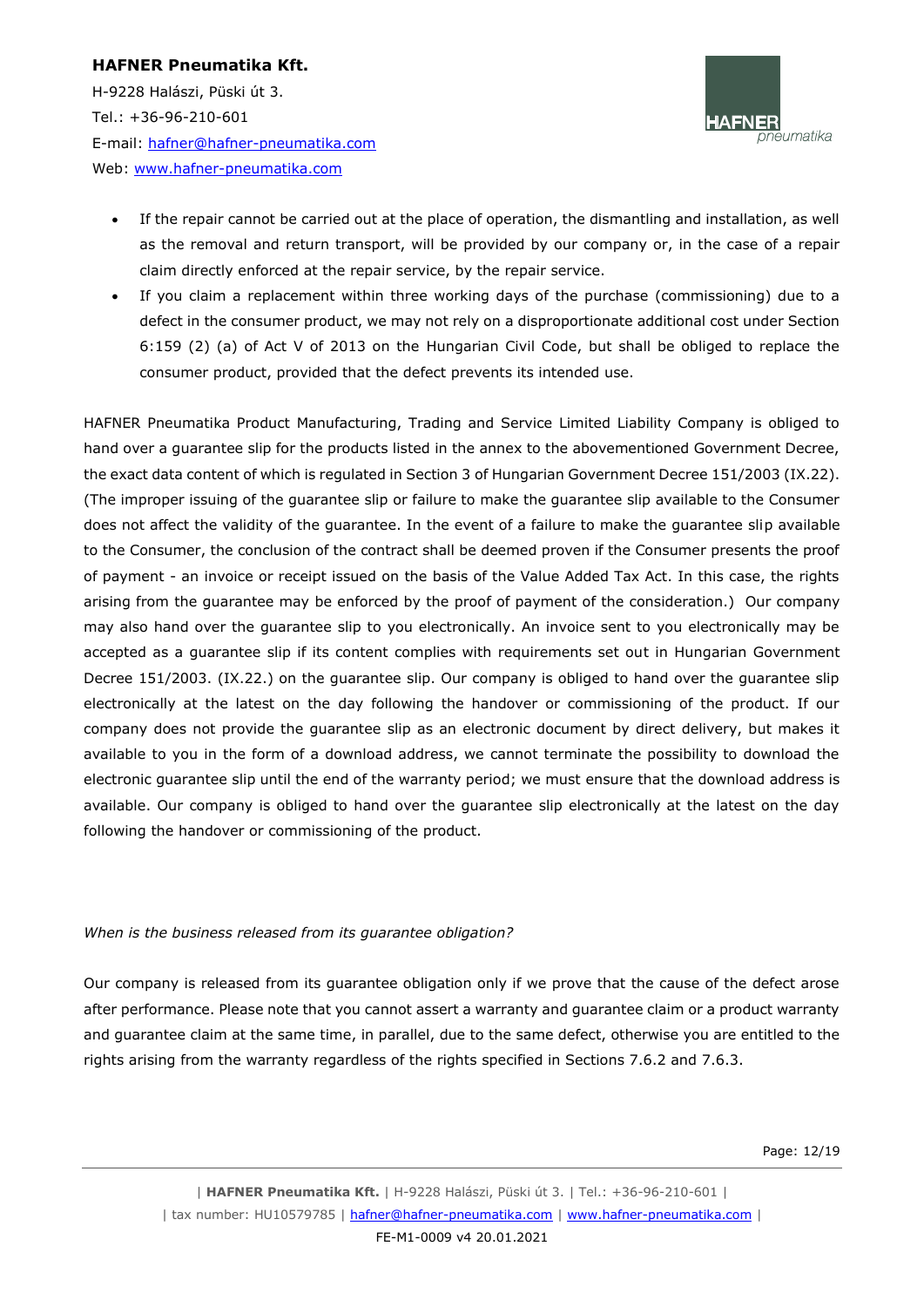H-9228 Halászi, Püski út 3. Tel.: +36-96-210-601 E-mail: [hafner@hafner-pneumatika.com](mailto:hafner@hafner-pneumatika.com) Web: [www.hafner-pneumatika.com](http://www.hafner-pneumatika.com/)



The handling of warranty and guarantee claims shall otherwise be subject to **Decree 19/2014 (IV.29.) NGM** on the rules of procedure for the handling of warranty and guarantee claims for goods sold under a contract between a consumer and a business.

#### **7.6.2 Information on warranty for defects**:

#### *In what cases may a Consumer exercise your right to warranty for defects?*

In the event of defective performance by the Service Provider, the Consumer may enforce assert a claim for warranty for defects against the Service Provider in accordance with the rules of the Civil Code.

#### *What rights does Consumer have based on his warranty for defects claim?*

The Consumer can request a repair or replacement unless it is impossible to meet the claim chosen or would incur in disproportionate additional cost to the Service Provider compared to meeting another claim. If you have not requested or could not have requested a repair or replacement, you may request a pro rata reduction of the consideration or you may repair the defect or have the defect repaired by someone else at the Service Provider's expense, or, ultimately, withdraw from the contract. You may switch from your chosen right to another, but the Consumer shall bear the cost of this switch, unless it was justified or caused by the Service Provider.

#### *What is the deadline for the Consumer to enforce his warranty for defects claim?*

The Consumer must report the defect as soon as it is discovered, but no later than two months after the defect is discovered. However, please note that warranty for defects rights may not be enforced beyond the limitation period of two years from the performance of the contract.

#### *Against whom can you assert your warranty for defects claim?*

The Consumer may enforce the warranty for defects claim against the Service Provider.

# *What are the other conditions for enforcing the warranty for defects rights?*

Within six months of the performance, there are no other conditions for enforcing the warranty for defects claim apart from the notification of the error, if Consumer prove that the product or service was supplied/provided by the Service Provider. However, after six months from the date of performance the Consumer must prove that the defect identified already existed at the time of performance.

# **7.6.3 Information on product warranty**:

*In what cases may a Consumer exercise his product warranty rights?* 

Page: 13/19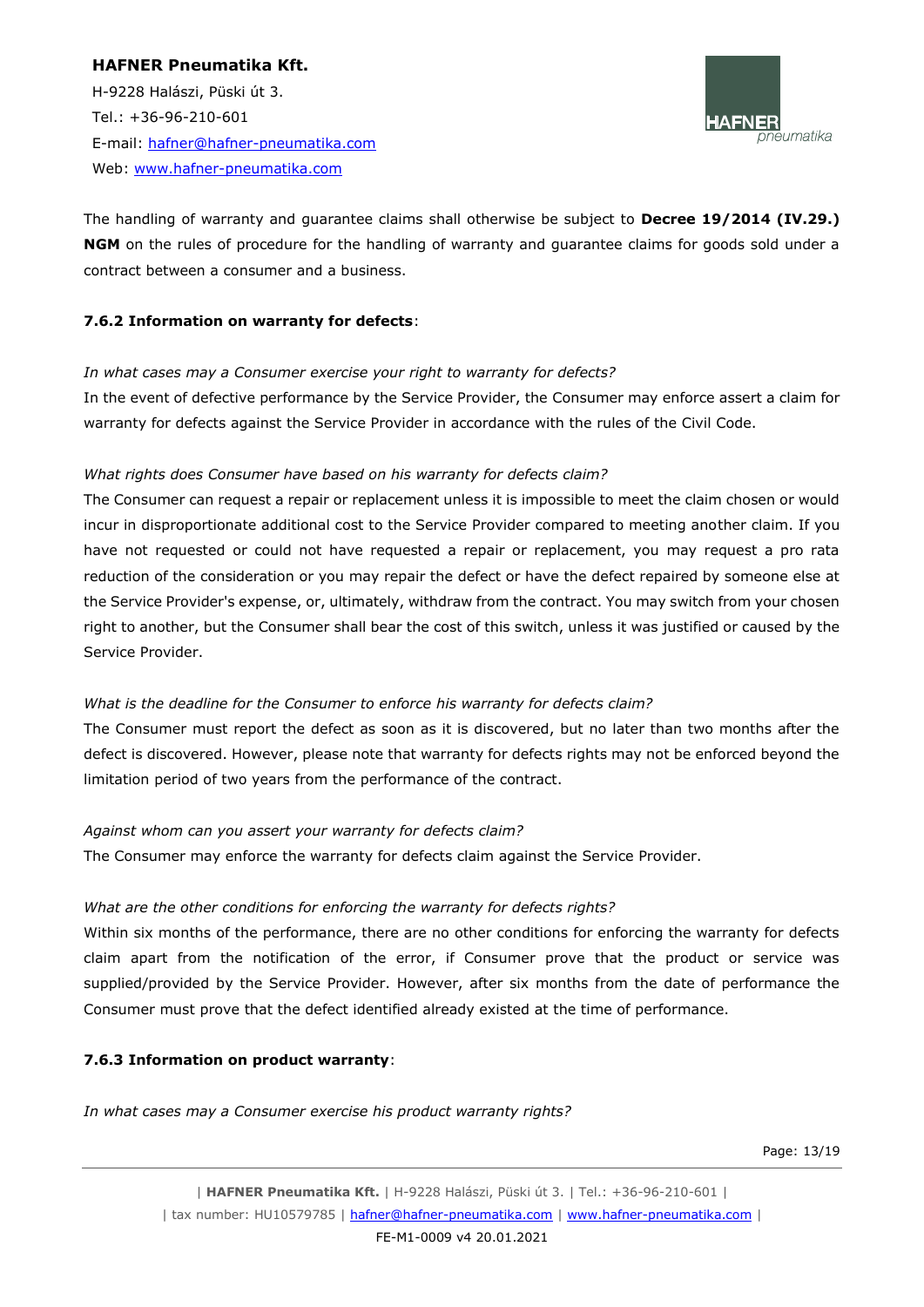H-9228 Halászi, Püski út 3. Tel.: +36-96-210-601 E-mail: [hafner@hafner-pneumatika.com](mailto:hafner@hafner-pneumatika.com) Web: [www.hafner-pneumatika.com](http://www.hafner-pneumatika.com/)



In the event of a defect in a movable thing (product), the Consumer may, at his option, enforce a warranty for defects or product warranty claim.

*What rights does the Consumer have based on product warranty claim?*  As product warranty claim, the Consumer may only request the repair or replacement of a defective product.

# *In what case is the product considered defective?*

A product is defective if it does not meet the quality requirements effective at the time of placing on the market or if it lacks the characteristics specified in the description provided by the manufacturer.

#### *What is the deadline for the Consumer to enforce his product warranty claim?*

The Consumer can enforce a product warranty claim within two years of the product being placed on the market by the manufacturer. Upon expiry of this period, he shall lose this entitlement.

*Against whom and under what other conditions can you assert your product warranty claim?*  You can only make a product warranty claim against the manufacturer or distributor of the movable item. The User must prove the defect of the product in the event of a product warranty claim.

# *In which cases is the manufacturer (distributor) released from its product warranty obligation?*

The manufacturer (distributor) shall only be released from his product warranty obligation if it can prove that:

the product was not manufactured or marketed in the course of his business, or

the defect was not recognisable according to the state of scientific or technical knowledge at the time of placing on the market, or

the product's defect has been caused by the application of a law or mandatory official standard.

It is sufficient for the manufacturer (distributor) to prove a reason for the release.

Please note that due to the same defect, you cannot enforce a warranty claim for defects and a product warranty claim in parallel. However, if your product warranty claim is successfully enforced, you can assert your warranty claim against the manufacturer for the replaced product or repaired part.

**7.7** The procedural rules for the handling of warranty and guarantee claims arising from the contract between the User qualifying as Consumer and the Service Provider are laid down in NGM Decree 19/2014. (IV.29.)

# **8. WARRANTY FOR DEFECTS FOR NON-CONSUMER USERS**

Page: 14/19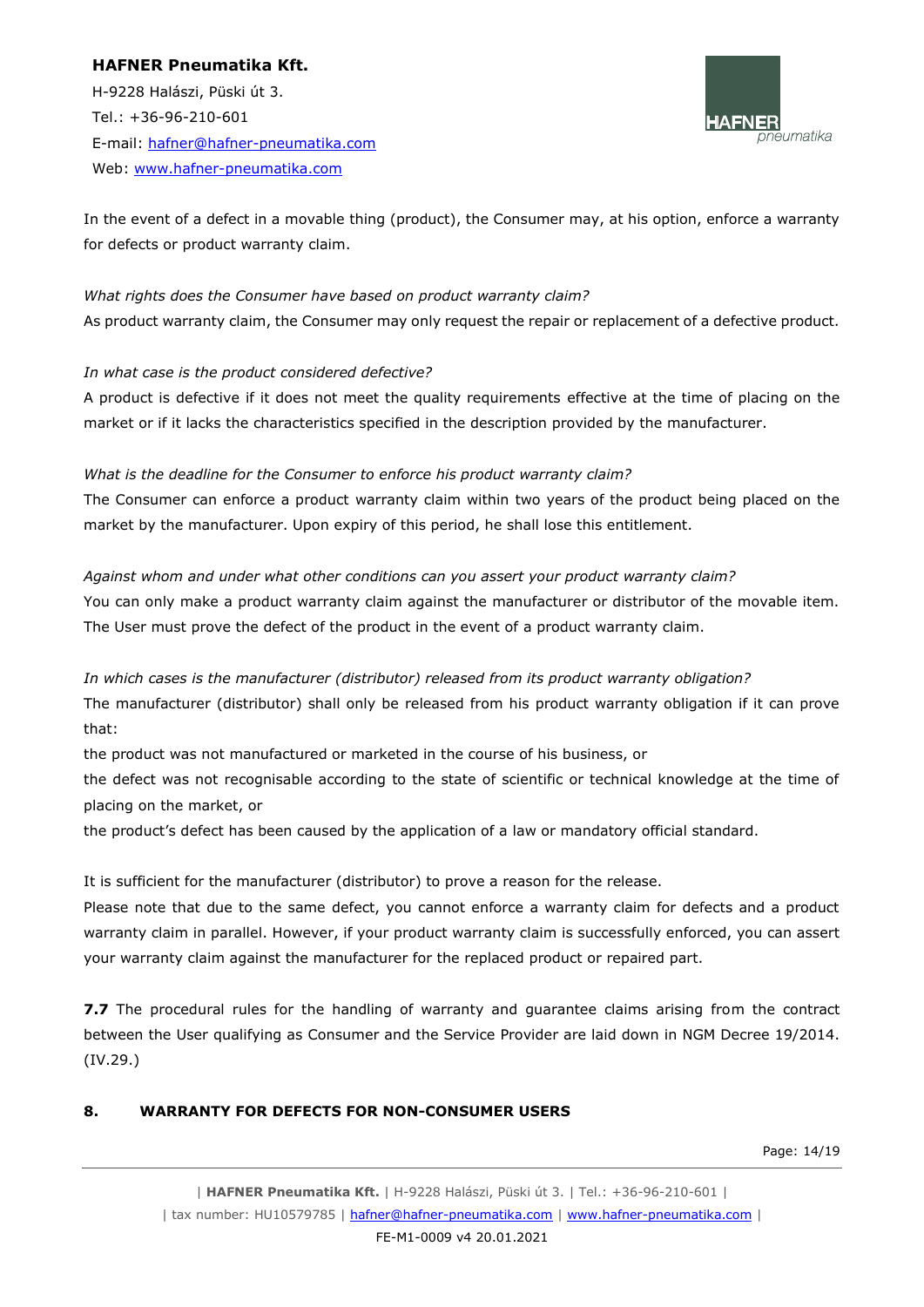H-9228 Halászi, Püski út 3. Tel.: +36-96-210-601 E-mail: [hafner@hafner-pneumatika.com](mailto:hafner@hafner-pneumatika.com) Web: [www.hafner-pneumatika.com](http://www.hafner-pneumatika.com/)



**8.1** The provisions of Section 8 and its sub-sections shall apply to contracts concluded with a User not qualifying as Consumer.

8.2 The Service Provider reserves the right to make design changes, as well as technical and performance data changes where these changes serve technical progress. The Service Provider shall provide the User with information on such changes and the termination of the production of the products within a reasonable time.

**8.3** Warranty period for HAFNER valves manufactured by HAFNER Pneumatika: two years. Warranty period for all other HAFNER Pneumatika products: one year. Products disassembled or broken up by the User shall not be covered by the warranty for defects.

**8.4** In order to maintain the warranty for defects, the operating conditions specified by the Service Provider must be observed. The operating conditions of the valves manufactured by the Service Provider are available at this link: <http://www.hafner-pneumatika.com/dokumentumok/pdf/hafner-warranty-terms.pdf>

**8.5** HAFNER Pneumatika reserves the right to charge an inspection fee in the event of an unfounded complaint.

**8.6** The Service Provider shall not be liable for damage resulting from natural wear and tear, as well as for damage caused by incorrect or careless handling, excessive use, or effects other than those specified, or other improper use of the products after the transfer of the risk of damage.

# **9. COMPLAINT HANDLING PROCEDURE**

**9.1** The purpose of the customer page available on the Website and the sales Customer Service is to fulfil all orders in the appropriate quality, to the complete satisfaction of the Customer. If the User still has a complaint in connection with the contract or its performance, he may file a complaint with the Service Provider via email to [sales@hafner-pneumatika.com](mailto:sales@hafner-pneumatika.com) as specified in these GTC or by letter.

**9.2** The Service Provider shall immediately investigate the oral complaint and remedy it if necessary. If the Customer does not agree with the handling of the complaint, the Service Provider shall immediately draw up a report on the complaint and its position on it, and provides the User with a copy thereof. If it is not possible to investigate the complaint immediately, the Service Provider shall draw up a report on the complaint and provide a copy to the User.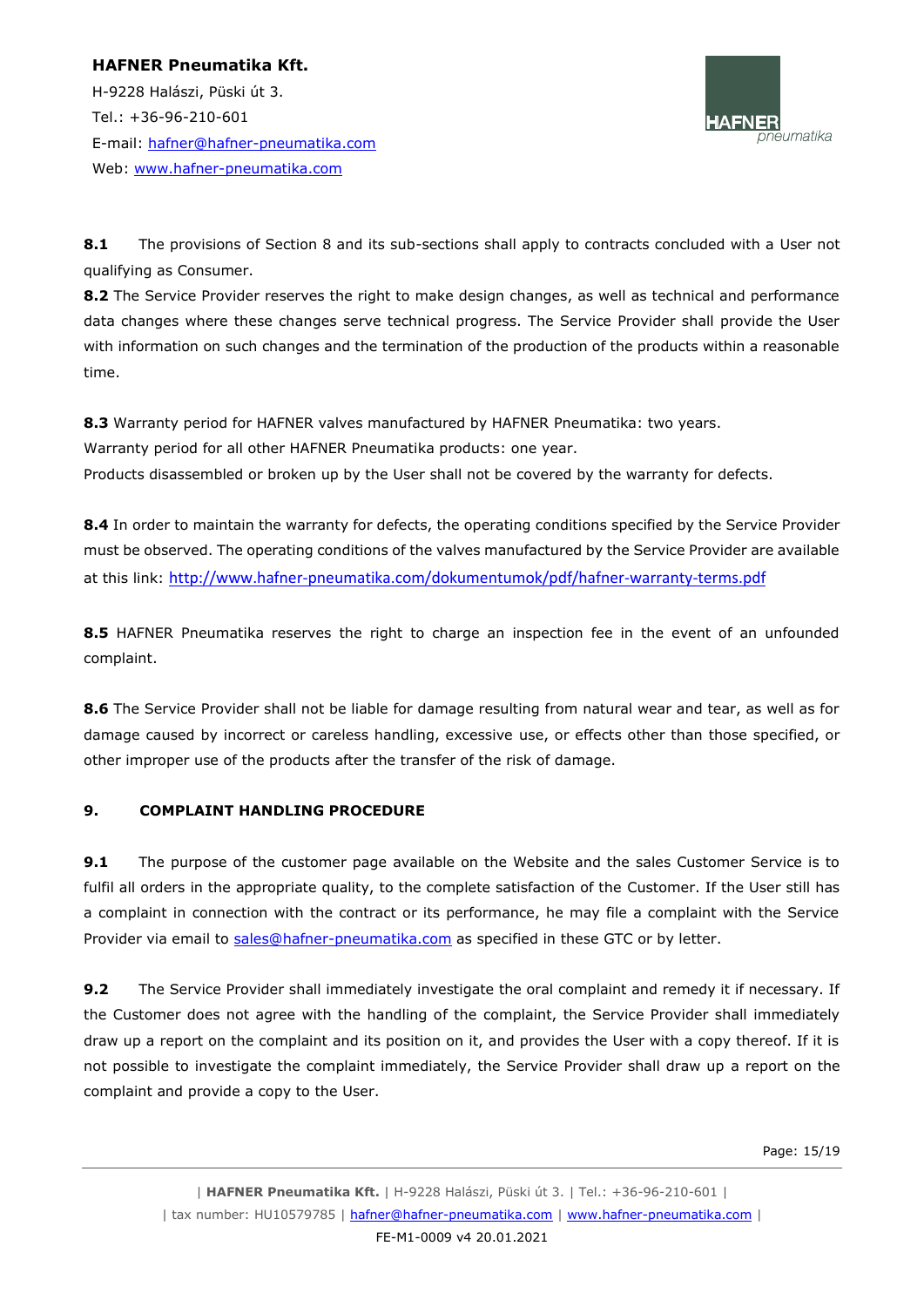# **HAFNER Pneumatika Kft.** H-9228 Halászi, Püski út 3. Tel.: +36-96-210-601 E-mail: [hafner@hafner-pneumatika.com](mailto:hafner@hafner-pneumatika.com) Web: [www.hafner-pneumatika.com](http://www.hafner-pneumatika.com/)



**9.3** A written complaint shall be answered in writing by the Customer Service within 30 days. It shall state the reasons for rejecting the complaint. It shall keep a copy of the reply for a period of 5 years and shall present it to the inspection authorities upon request.

**9.3** A User qualifying as a Consumer may file a complaint with the Government Office competent for his place of residence.

**9.4** Recourse to the Conciliation Body: For the purpose of amicable out-of-court settlement of Consumer disputes concerning the application of the rules on quality, safety and compliance of services and the conclusion and performance of the contract, the Consumer may initiate proceedings with the Conciliation Body competent for his address or place of residence, operating at the professional chamber competent for the Service Provider's registered address. Under Section 2 (a) of Hungarian Act CLV of 1997 on Consumer protection the procedure of the Conciliation Body is available not only for Consumers defined in accordance with the Civil Code but also for non-governmental organization, a church legal person, a condominium, a housing association, a micro, small and medium-sized enterprise, which buys, orders and receives goods, uses, avails of or is the recipient of commercial communications or offers related to the goods. Pursuant to the above referred legislative provision, for the purposes of Regulation (Eu) 2018/302 of the European Parliament and of the Council of 28 February 2018 on addressing unjustified geo-blocking and other forms of discrimination based on Customers' nationality, place of residence or place of establishment within the internal market and amending Regulations (EC) No 2006/2004 and (EU) 2017/2394 and Directive 2009/22/EC (hereinafter: Regulation (EU) 2018/302)), in addition to the above, a company that qualifies as a Customer under Regulation (EU) 2018/302 shall also be considered as Consumer. The Service Provider shall be obliged to participate in the Conciliation Board proceedings. For the purposes of this Section, the sending of a reply may also be considered as cooperation in the case referred to in Section 29 (11) of Hungarian Act CLV of 1997 on Consumer Protection.

**9.5** In the case of a cross-border Consumer dispute related to an online sales contract, Consumers may settle their cross-border disputes related to online purchases electronically by submitting an electronic complaint via the online platform available at the following link: <https://webgate.acceptance.ec.europa.eu/odr/main/?event=main.home.show>

In Hungary, the Budapest Conciliation Board (BBT) is entitled to act in cross-border consumer-trader disputes related to online sales or service contracts.

# **10 COPYRIGHTS**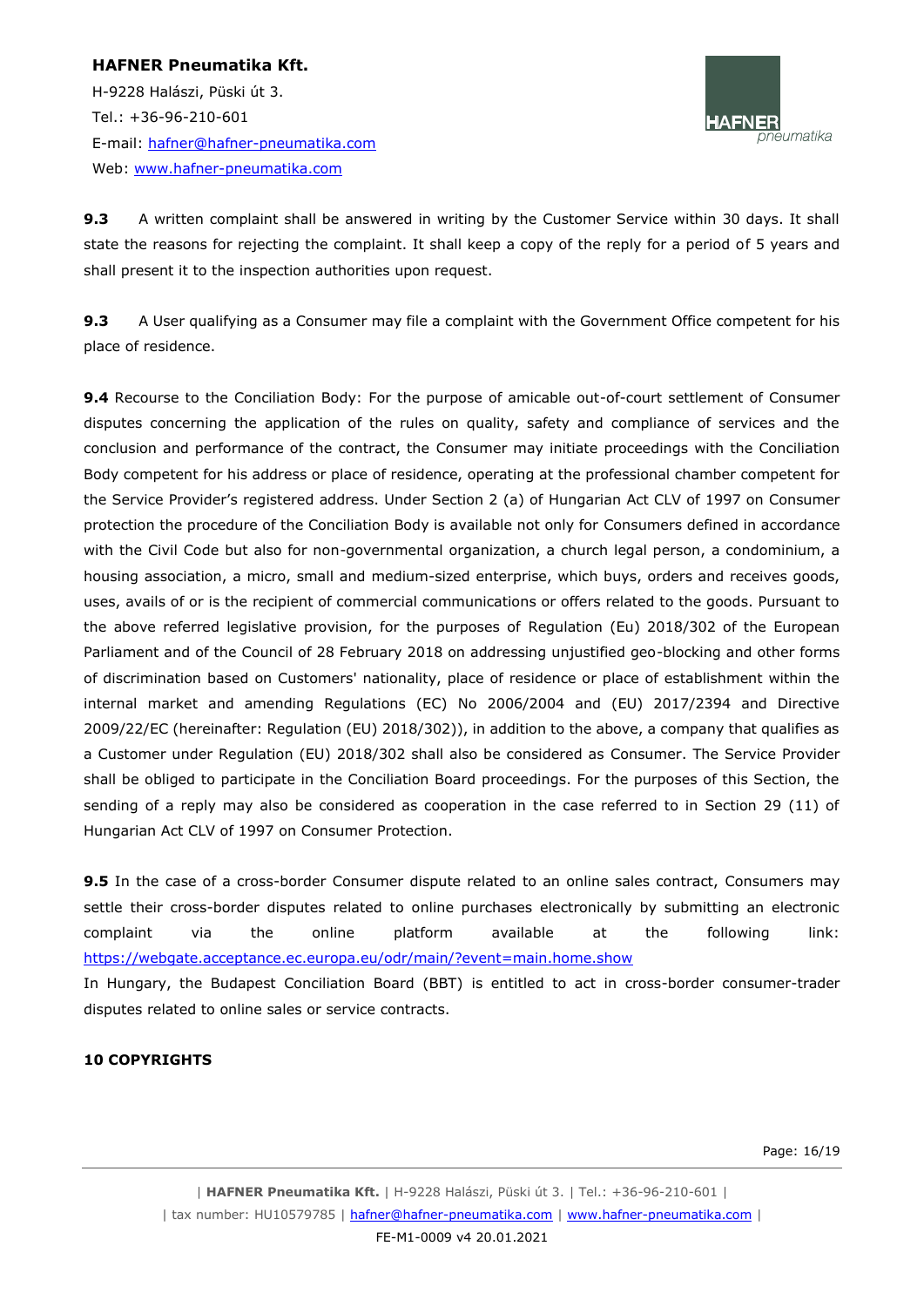H-9228 Halászi, Püski út 3. Tel.: +36-96-210-601 E-mail: [hafner@hafner-pneumatika.com](mailto:hafner@hafner-pneumatika.com) Web: [www.hafner-pneumatika.com](http://www.hafner-pneumatika.com/)



10.1 The Service Provider's Website and certain content elements are considered copyrighted works; it is prohibited to download (reproduce), redistribute to the public, otherwise use, electronically store, process and sell the content appearing on the Website without the written consent of the Service Provider. The Service Provider reserves all rights (including, in particular, rights related to copyright or industrial property rights) in relation to the Website, any part thereof and the content appearing on it, as well as the distribution of the Website. It is prohibited to download, electronically store, process and sell or otherwise use the content or any part thereof appearing on the Website without the written consent of the Service Provider, apart from the exceptions set out in Section 10.6.

**10.2** Any material may be taken over from the Website and its database only with written consent, with reference to this Website.

**10.3** The Service Provider reserves all rights to all elements of its service, its domain names, the secondary domain names formed with them and the Internet advertising spaces.

**10.4** Adaptation or reverse engineering of the content or parts of the Website; unfair creation of User IDs and passwords; use any application that modifies or indexes the Website or any part thereof shall be prohibited.

**10.5** The name hafner-pneumatika.com is protected by copyright; its use, except for reference, shall only be possible with the written consent of the Service Provider.

**10.6** The User shall not acquire any rights related to the intellectual works on the 3D models, drawings and descriptions provided by the Service Provider with the purchased product; these shall not be the subject of the sale contract. The User may use these intellectual works to the minimum extent necessary to achieve the purpose of the sales contract.

**10.7** The User hereby takes note that, in the event of use without a licence, the Service Provider shall be entitled to a contractual penalty. The amount of the contractual penalty shall be HUF 60,000 gross per image and HUF 20,000 gross per word. The User takes note that this contractual penalty is not excessive and browses the site with this in mind. In the event of a copyright infringement, the Service Provider uses a notarial fact certificate, and it shall also pass on the fee for its preparation to the infringing User.

#### **11 CONFIDENTIALITY**

Page: 17/19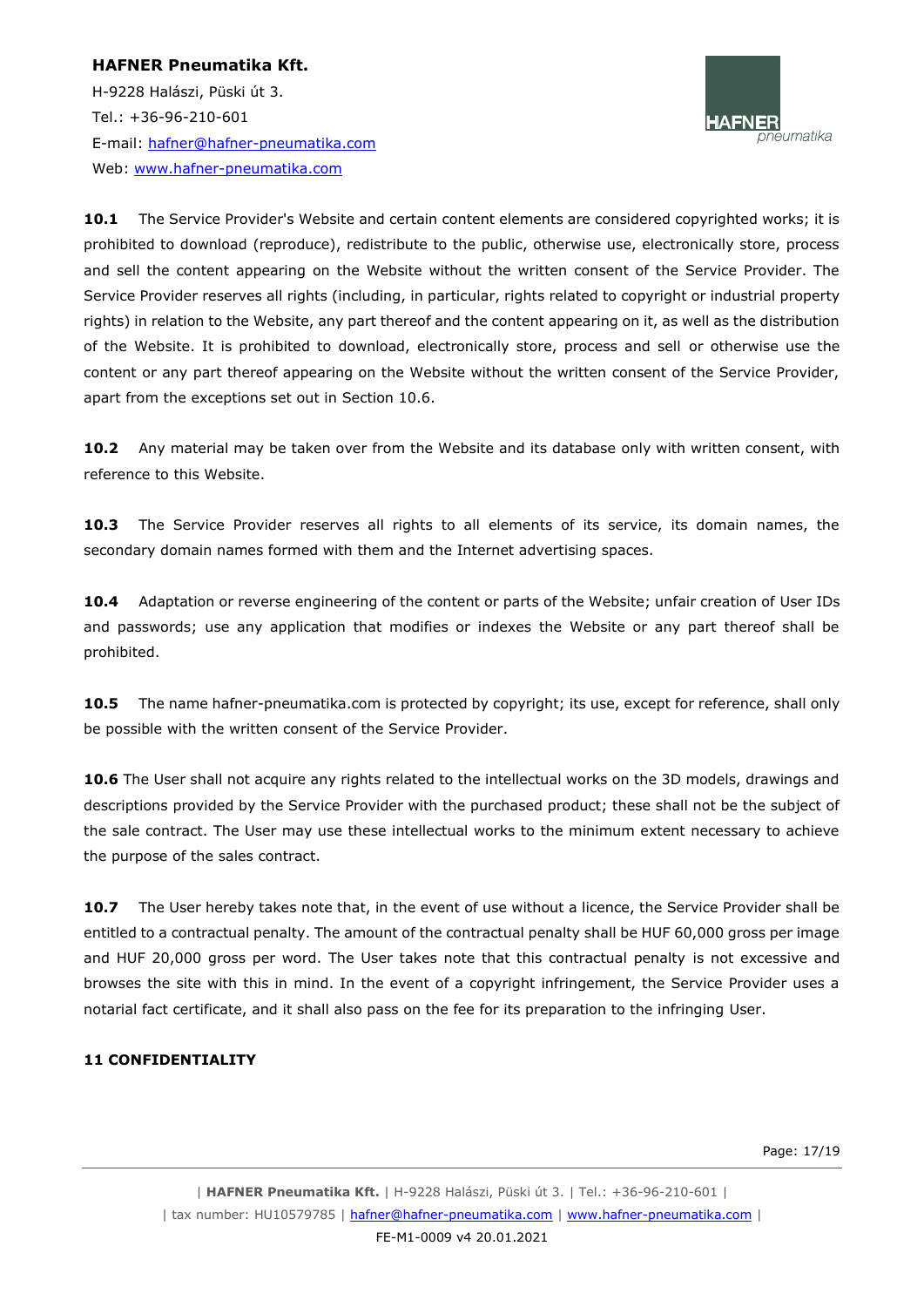H-9228 Halászi, Püski út 3. Tel.: +36-96-210-601 E-mail: [hafner@hafner-pneumatika.com](mailto:hafner@hafner-pneumatika.com) Web: [www.hafner-pneumatika.com](http://www.hafner-pneumatika.com/)



**11.1** The User shall be obliged to keep all information and business secrets related to the actual price offer and the fulfilment of the order strictly confidential. The Service Provider may not transfer or otherwise make available any information, documents, documentation, drawings, diagrams or other documents to third parties without the express consent of the Service Provider.

**11.2** The Service Provider shall also treat the User's data and documents confidentially. The Service Provider shall inform the User about the processing of personal data via a separate Privacy Notice. The Privacy Notice is available at the following link:

[https://www.hafner-pneumatika.com/dokumentumok/pdf/HAFNER\\_Pneumatika-GDPR\\_EN.pdf](https://www.hafner-pneumatika.com/dokumentumok/pdf/HAFNER_Pneumatika-GDPR_EN.pdf)

# **12 FINAL PROVISIONS**

**12.2** Issues not regulated in these GTC and the interpretation of these GTC shall be governed by the provisions of the Hungarian law, in particular Act V of 2013 on the Civil Code (hereinafter: the Civil Code) and Act CVIII of 2001 on certain aspects of electronic commerce services and information society services (Elker. Act), as well as the provisions of Government Decree 45/2014 (II. 26.) on the detailed rules of contracts between consumers and businesses. The mandatory provisions of the relevant Hungarian legislation shall apply to the parties without any special stipulation.

**12.3** The Service Provider shall be entitled to use a contributor to comply with its obligations. The Service Provider shall be liable for the activity of the contributor in the same way as it had acted itself.

**12.4** If any part of these GTC becomes invalid or unenforceable, this shall not affect the validity and enforceability of the remaining parts.

**12.5** If the Service Provider does not exercise its right under these GTC, the failure to exercise the right shall not be considered a waiver of that right. Waiver of any right shall be effective only upon express written notice to that effect. The fact that the Service Provider does not strictly adhere to any of the essential conditions or stipulations of these GTC on an ad hoc basis does not mean that it waives its right to adhere strictly to the given condition or stipulation at a later date.

**12.6** The Service Provider and the User shall seek to settle their disputes amicably. If this fails, the jurisdiction of the District Court of Mosonmagyaróvár shall be stipulated for lawsuits within the competence of the district court. In the case of lawsuits within the competence of a Regional Court, the Parties stipulate the jurisdiction of the Regional Court of Győr. In disputes involving a foreign element, the parties stipulate the jurisdiction of the aforementioned courts.

Page: 18/19